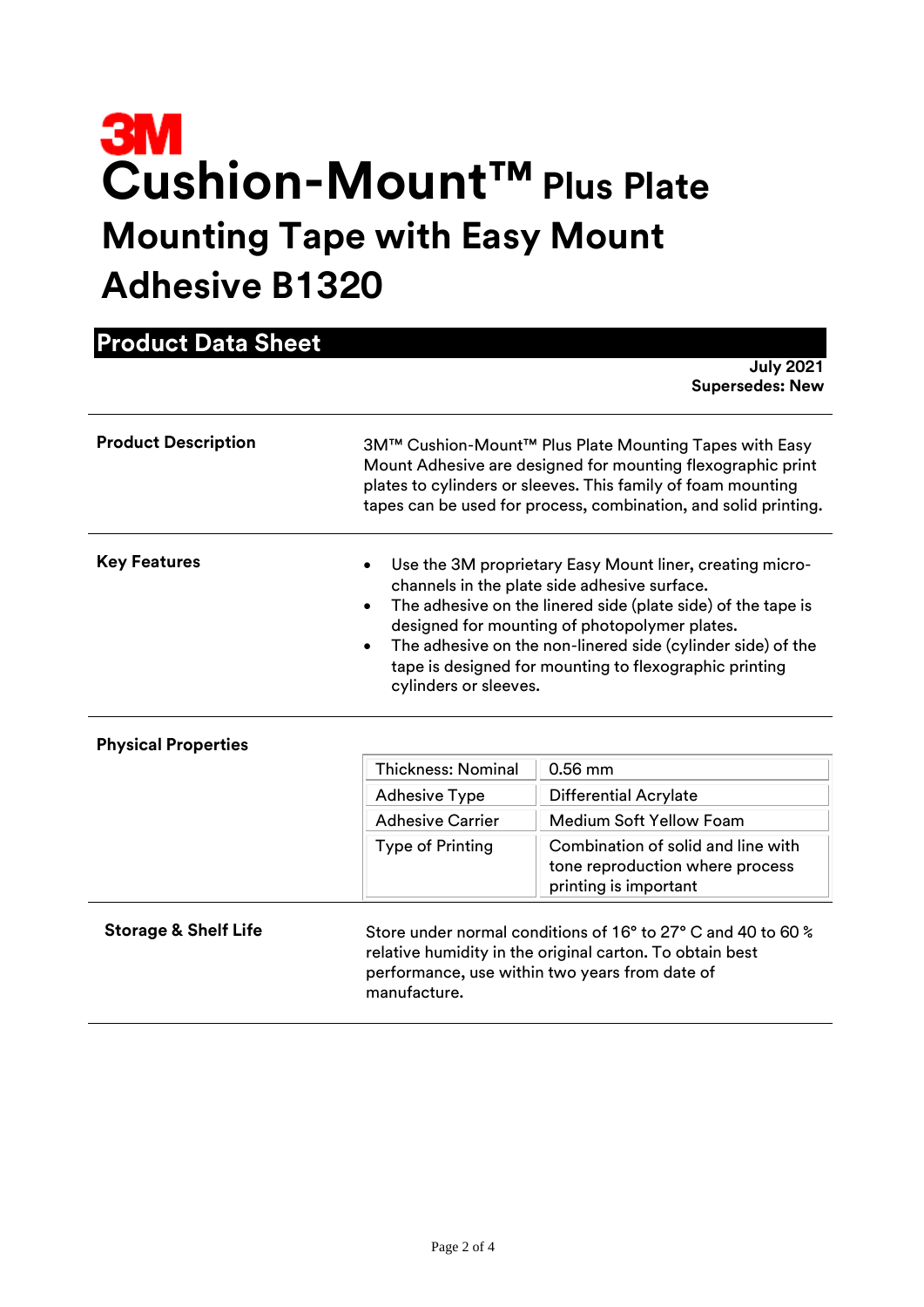## **Family Group**

|                            | <b>B1920</b>                                                                                               | <b>B1320</b>                                                                                           | <b>B1020</b>                                                                                                          | <b>B1520</b>                                                                    |
|----------------------------|------------------------------------------------------------------------------------------------------------|--------------------------------------------------------------------------------------------------------|-----------------------------------------------------------------------------------------------------------------------|---------------------------------------------------------------------------------|
| Thickness:<br>Nominal (mm) | 0.56                                                                                                       | 0.56                                                                                                   | 0.56                                                                                                                  | 0.56                                                                            |
| <b>Adhesive Type</b>       | Differential<br>Acrylate                                                                                   |                                                                                                        | Differential Acrylate Differential Acrylate Differential Acrylate                                                     |                                                                                 |
| <b>Adhesive Carrier</b>    | Light Medium<br>Pink Foam                                                                                  | Medium Soft<br><b>Yellow Foam</b>                                                                      | <b>Standard White</b><br>Foam                                                                                         | Medium Purple<br>Foam                                                           |
| Type of Printing           | Combination of<br>solid and line<br>with tone<br>reproduction<br>where process<br>printing is<br>important | Combination of<br>solid and line with<br>tone reproduction<br>whereprocess<br>printing is<br>important | Combination of<br>solid and line<br>with tone<br>reproduction<br>where solids and<br>process are<br>equally important | Combination of<br>solid and line with<br>tone reproduction<br>and fine reverses |

For Additional Information **To request additional product information or to arrange for sales**  assistance, call…… Address correspondence to: 3M **Important Notice** All statements, technical information and recommendations contained in this document are based upon tests or experience that 3M believes are reliable. However, many factors beyond 3M's control can affect the use and performance of a 3M product in a particular application, including the conditions under which the product is used and the time and environmental conditions in which the product is expected to perform. Since these factors are uniquely within the user's knowledge and control, it is essential that the user evaluate the 3M product to determine whether it is fit for a particular purpose and suitable for the user's method or application. All questions of liability relating to this product are governed by the terms of the sale subject, where applicable, to the prevailing law

Values presented have been determined by standard test methods and are average values not to be used for specification purposes. Our recommendations on the use of our products are based on tests believed to be reliable but we would ask that you conduct your own tests to determine their suitability for your applications. This is because 3M cannot accept any responsibility or liability direct or consequential for loss or damage caused as a result of our recommendations

3M and Cushion-Mount are trademarks of 3M Company.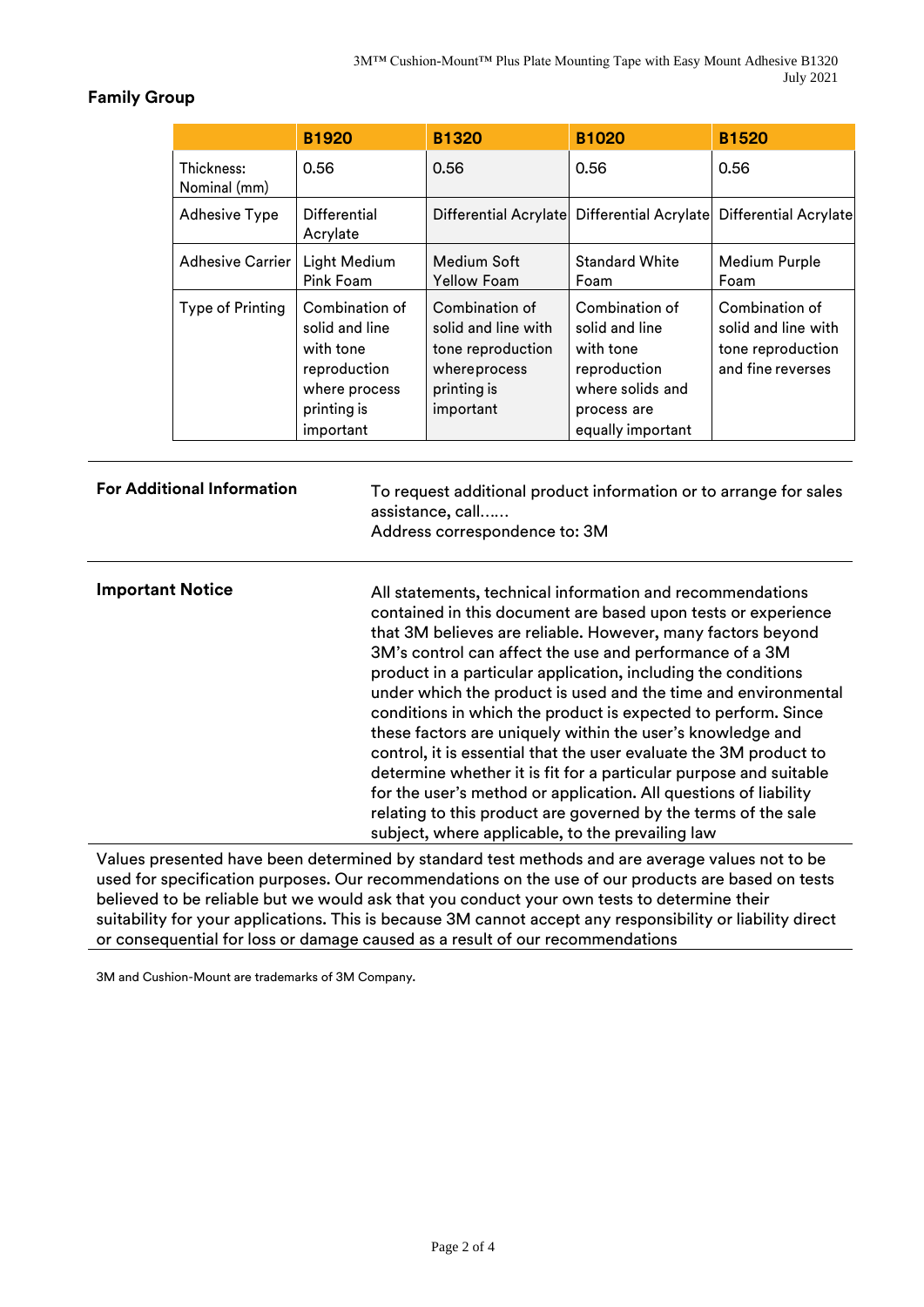3M™ Cushion-Mount™ Plus Plate Mounting Tape with Easy Mount Adhesive B1320 July 2021

**3M United Kingdom PLC** 2M Centre, Cain Road, Bracknell RG12 8HT United Kingdom

**3M Ireland Ltd** The Iveagh Building, 3rd Floor The Park, Carrickmines 18 Ireland

**3M Belgium bvba/sprl** Hermeslaan 7 1831 Diegem Belgium

**3M Nederland B.V.** Molengraaffsingel 29 2629 JD Delft The Netherlands

**3M Česko, spol. s r. o.** V Parku 2343/24 148 00 - Praha 4 Czech Republic

**3M (East) AG** Branch Office Slovenia Cesta v Gorice 8 1000 Ljubljana Slovenia

**3M Hungária Kft** Neumann János u. 1/E. 1117 Budapest Hungary

**3M Romania** Bucharest Business Park 12 Menuetului St. Building D, District 1 013713 Bucharest, Romania

**3M Adrique Francophone**

Société à responsabilité limitée Au capital de 19.756.400 Dirhams Siège Social: ZF Ksar Almajaz Bureau 6 Plateforme Lot n°2 Immeuble 4 zénith Tanger R.C : 74327, I.F. : 18745050

**3M Arabia, LLC** Building 24-25 3M Saudi Arabia Zone C, Business Gate Airport Road Riyadh Saudi Arabia

### **3M Egypt**

Finance Center, New Cairo Plot 140, Banking Sector 5th settlement, Cairo Egypt

**3M Gulf Limited 3M Maroc**

**3M Svenska AB** Herrjärva torg 4 170 67 Solna Sweden

**3M a/s** Hannemanns Allé 53 DK-2300 Copenhagen S. Denmark

**3M Norge AS** Tærudgata 16 2004 Lillestrøm Norway

**Suomen 3M Oy** Keilaranta 6 02150 Espoo Finland

**3M East AG** Representation Office Serbia Airport City Omladinskih brigada 90B 11070 Belgrade Serbia

**3M (East) AG Representation** Office Tirane Rruga Sami Frasheri Pallati i Ri Perxhola Kati 2 Ap2 1000 Albania

**3M Israel** 91 Medinat Hayehudim St. Herzliya Israel

**3M Sanayi ve Ticaret A.Ş.** Barbaros Mah., Mor Sümbül Sok. No:7/3F, 27-51, Nidakule Ataşehir Güney, 34746 Atasehir, Istanbul **Turkey** 

**3M Gulf Limited** Ein El Mreisseh Saint Charles City Center, 4th Floor P.O.Box: 11-5025 Riad el Solh Beirut 1107 2180 Lebanon

**3M Gulf (Representation Office)**

Suhaim Bin Hamad St., Al Mana Towers Tower B, 2nd Floor, Office No.4 Doha Qatar, P.O.Box 14684

**3M Kenya Ltd.** Victoria Towers, 3rd Floor Kilimanjaro Av, Upperhill Kenya

**3M Eesti OÜ** Pärnu mnt. 158 11317 Tallinn Estonia

**3M Latvia SIA** K.Ulmana gatve 5 Rīga, LV-1004 Latvia

**3M Lietuva UAB** A.Goštauto g. 40 Vilnius LT- 03163 Lithuania

**3M Bulgaria**

Mladost 4 Business Park, bl.4, 2nd floor Sofia 1766 Bulgaria

**3M (East) AG**

Branch Office Croatia Avenija Većeslava Holjevca 40 10010 Zagreb Croatia

**3M Hellas MEPE**

20 Kifissias Ave. 151 25 Maroussi Athens **Greece** 

**3M Poland Sp. z o.o.** Aleja Katowicka 117 Kajetany 05-830 Nadarzyn Poland

**3M Slovensko s.r.o**. Polus Tower 2 Vajnorská 142 Bratislava 83104 Slovakia

**3M Minnesota Mining & Manufacturing Nigeria Limited** No 2 Sheraton Opebi Link Road Ikeja Lagos, Nigeria

#### **3M Pakistan**

Islamic Chamber of Commerce Building ST-2/A, Block 9, KDA Scheme 5 Clifton, Karachi, Pakistan

**3M South Africa & Sub-Saharan Africa** 146A Kelvin Drive

Woodmead, Sandton South Africa